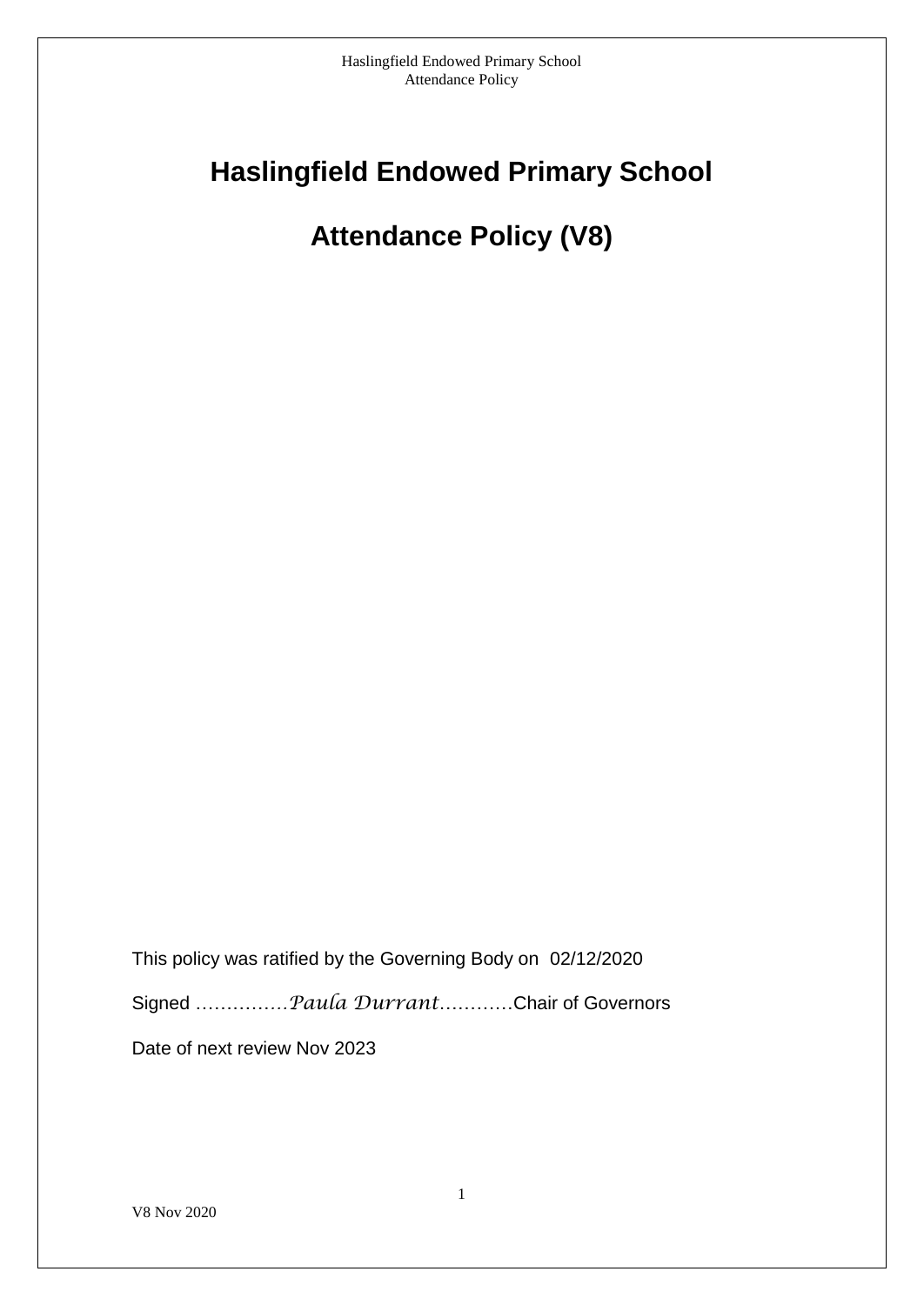# 1. **Introduction**

We expect all children on roll to attend every day, when the School is in session, as long as they are fit and healthy enough to do so. We do all we can to encourage the children to attend, and to put in place appropriate procedures. We believe that the most important factor in promoting good attendance is development of positive attitudes towards School. To this end, we strive to make our School a happy and rewarding experience for all children. We will also make the best provision we can for those children who, due to ill health, are prevented from coming to School.

Under the Education (Pupil Registration) Regulations 2006, the Governing Body are responsible for making sure the School keeps an attendance register that records which pupils are present at the start of both the morning and the afternoon sessions of the School day. This register will also indicate whether the absence was authorised or unauthorised.

# 2. **Arrival and registration**

All children should arrive at School by 8.55 a.m. each day. The register is taken twice a day. A day counts as 2 attendances.

Morning registration ends at 9.00 a.m. If a child arrives after the registration period, he/she will be marked as **late**. The afternoon register is taken at 1.15 p.m. for pupils in Reception, Key Stage 1 and Key Stage 2.

It is essential that children arriving and leaving School with a parent / guardian outside the normal hours are signed in or out from the office. The signing in / out register in the office is used in the case of an emergency or a fire drill.

# 3. **Illness and Medical Appointments**

Every effort should be made to arrange medical appointments outside School hours. If it is necessary for a child to be out of School for this reason, the child should be returned to School directly after the appointment.

The School Office should be informed during the morning of the first day of a child's absence through illness and then each morning, if appropriate, for the duration of the absence.

# 4. **Definitions**

- 4.1 Authorised Absence
	- An absence is classified as authorised when a child has been away from School for a legitimate reason and the School has received notification from a parent or guardian (for example, if a child has been unwell and the parent writes a note or emails or telephones the School to explain the absence).
	- Only the School can make an absence authorised. Parents do not have this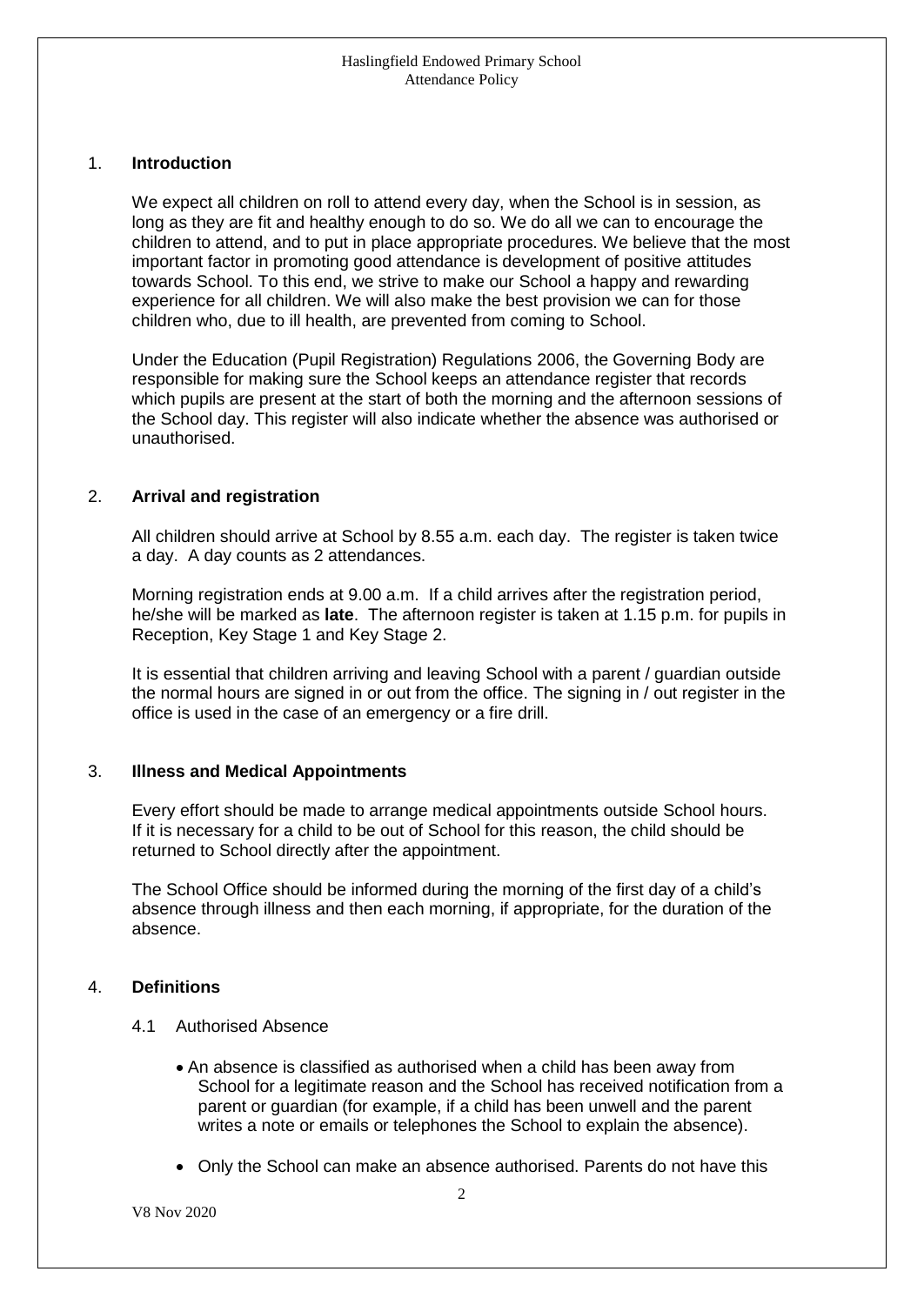authority. Consequently, not all absences supported by parents will be classified as authorised. For example, if a parent takes a child out of School to go shopping during School hours, this will not mean it is authorised.

# 4.2 Unauthorised Absence

An absence is classified as unauthorised when a child is away from School without the permission of the Head teacher.

# 5. **If a child is absent**

When a child is absent, the class teacher will record the absence in the register. The School Office will endeavour to contact the parent or guardian, if no message has been received regarding the reason for the absence.

Parents are, however, expected to email or telephone the School by 9.00 a.m. on the morning of the day of absence to inform the School that their child will be absent. They are asked to state a reason.

If there is any doubt about the whereabouts of a child, the class teacher should take immediate action by notifying the School Office. The School will then be in contact straight away with the parent or guardian, in order to check on the safety of the child.

# 6. **Where 'non-attendance in relation to coronavirus' applies**

# **6.1 Pupil develops symptoms or lives with someone who does**

The pupil's parent/carer must notify the school on the first day that their child needs to self-isolate. The pupil will stay at home until they or the symptomatic person they live with receives their coronavirus test results.

**If the pupil's test result is negative**: the pupil will return to school when they feel well and no longer have symptoms similar to coronavirus. They should continue to stay at home if they remain unwell (i.e. with a different illness).

**If the person the pupil lives with tests negative:** the pupil will stop self-isolating and return to school

#### **6.2 Pupil or a 'close contact' of theirs receives a positive test result**

The pupil's parent/carer must notify the school about the positive test result as soon as possible.

Pupils who test positive must self-isolate for at least 10 days from the onset of symptoms, and must only return to school when they no longer have symptoms (other than a cough or a loss of sense of smell or taste).

If a member of the pupil's household or a 'close contact' tests positive, the pupil must self-isolate for 14 days. The pupil must do this from when the member of their household first had symptoms, or the day the pupil last met with the 'close contact' who received the positive result.

See the definition for 'close contact' in section 2 of this addendum.

# **6.3. Pupil has to quarantine after travel abroad**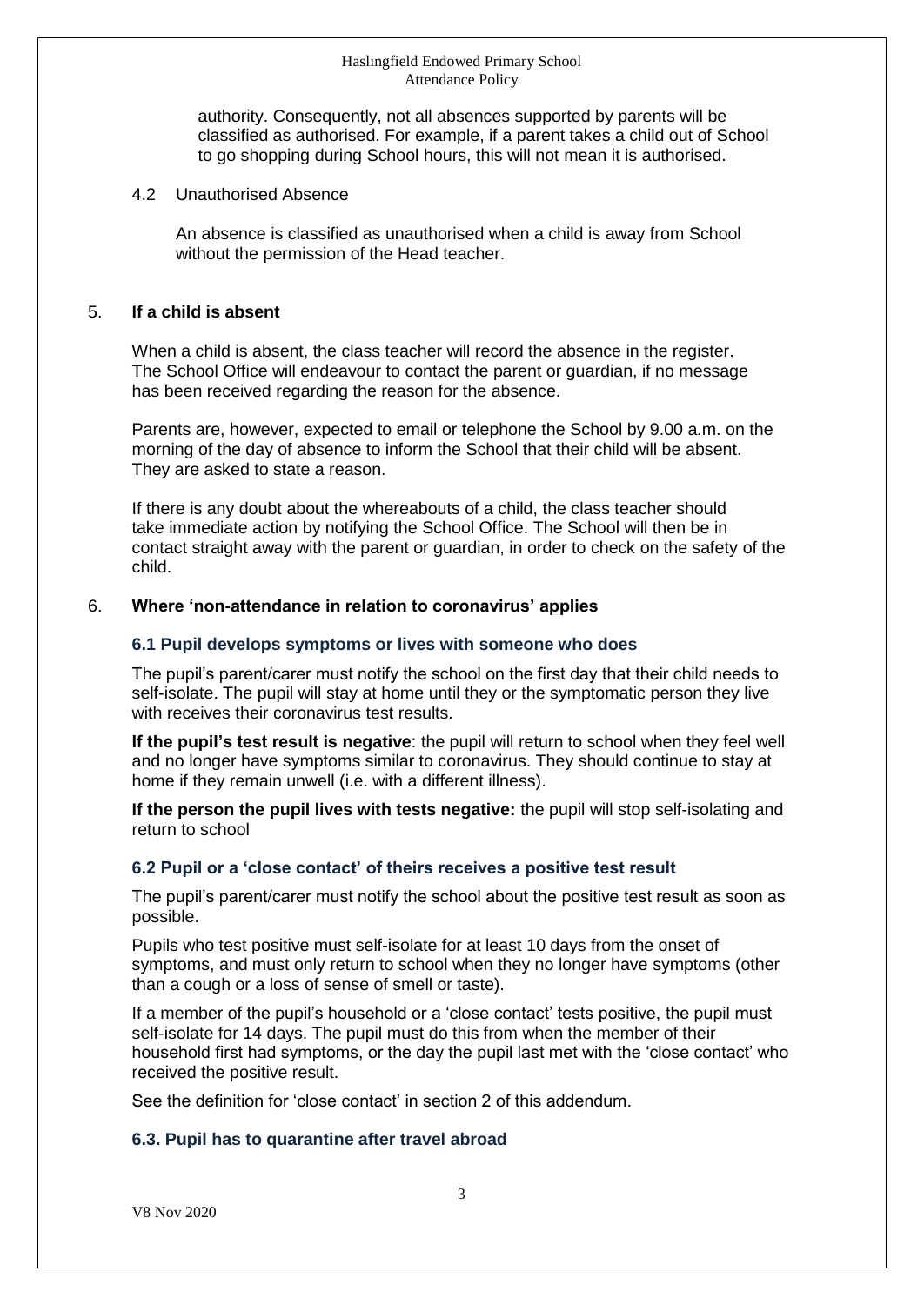The parent/carer must notify the school if their child has to quarantine after travel to a country that is not on the government's [exemptions list.](https://www.gov.uk/guidance/coronavirus-covid-19-travel-corridors#countries-and-territories-with-no-self-isolation-requirement-on-arrival-in-england)

The pupil must quarantine for 14 days on their arrival to the UK and return to school thereafter.

# **6.4 Pupil is required to shield during a local lockdown**

The parent/carer will notify the school if they are advised by the government to stay at home and will provide proof of their shielding letter by sending a scan to office@haslingfield.cambs.sch.uk or a photocopy to the school address.

The pupil will stay at home until the shieling measures in the local area are paused. Once the shielding measures are lifted, we will contact the pupil's parent/carer to set the expectation that they can return to school.

# **6.5 Remote learning provision**

If a pupil is not attending school because of circumstances related to coronavirus, but where the pupil is not ill, the school will provide the pupil access to remote education as per the school's Remote Education Policy.

# 7. **The Education (Pupil Registration) Regulations 2006 (Amended 2013)**

Section 7 (1) "Leave of absence may only be granted by a person authorised in that behalf by the proprietor of the School. Leave of absence should not be granted unless the proprietor considers that the leave of absence is due to exceptional circumstances"

The governors recognise that pupil absence during term time can seriously disrupt a pupil's continuity of learning. Parents are therefore strongly urged to avoid absence in term time. However, in exceptional circumstances, at the discretion of the Head teacher, the Head teacher may choose to grant a leave of absence. In all such cases, the return date must be agreed by the Head teacher as any child who is absent longer than 10 days after the agreed time can legally be removed from the School roll.

An absence that has not been agreed by the Head teacher will be recorded as unauthorised. Authorisation will not be granted retrospectively.

# 8. **Examples of what may constitute exceptional circumstances**

- 8.1 To have a short absence to attend a family wedding, or a special family celebration (e.g. an 80th birthday of a grandparent); or to attend a special family reunion; or to attend a special religious/cultural festival, may constitute an exceptional circumstance.
- 8.2 If a parent, due to the nature of their work, cannot possibly take time off during the regular School holidays, then this might constitute an exceptional circumstance.
- 8.3 To have a winter or summer holiday in School time, because the cost is cheaper during term time, does **not** constitute an exceptional circumstance.